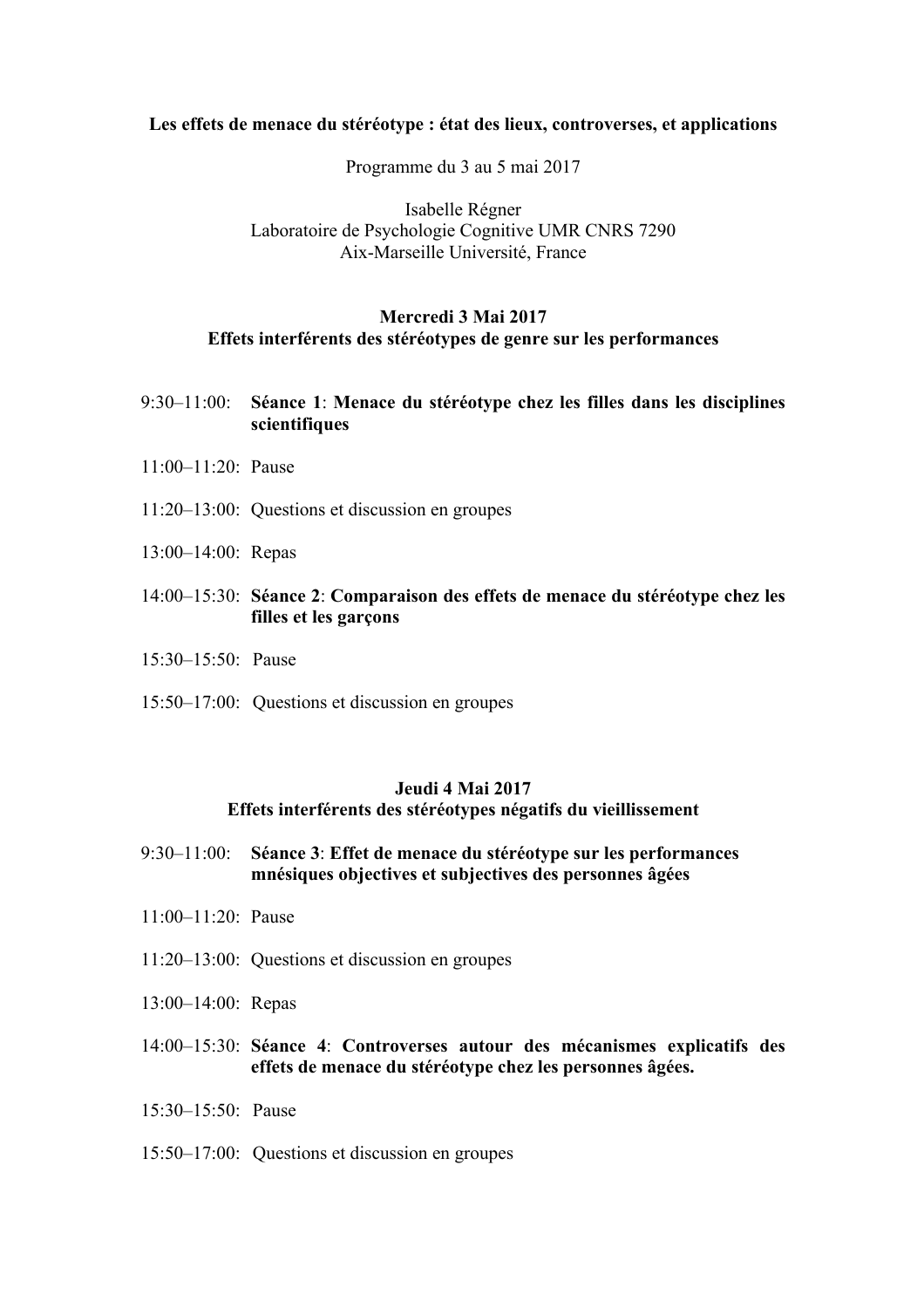# **Vendredi 5 Mai 2017 Effets de menace du stéréotype : du laboratoire à la vie quotidienne.**

- 9:30– 10:40: Présentation des recherches des étudiants
- 10:40–11:00: Pause
- 11:00–13:00: **Public talk: Effets des stéréotypes négatifs du vieillissement: de la surestimation des différences mnésiques entre jeunes et âgés sains aux biais d'évaluation lors du diagnostic de l'état prodromal de la maladie d'Alzheimer**
- 13:00–14:00: Repas
- 14:00–15:30: **Séance 5: Contrer les effets de menace du stéréotype : des faits aux actes…**
- 15:30–15:50: Pause
- 15:50–17:00: Discussion finale

### *Lectures recommandées:*

#### *Séance 1 :*

- Huguet, P., & Régner, I. (2007). Stereotype Threat Among School Girls in Quasi-Ordinary Classroom Circumstances. *Journal of Educational Psychology, 99,* 545- 560. doi:10.1037/0022-0663.99.3.545.
- Régner, I., Smeding, A., Gimmig, D., Thinus-Blanc, C., Monteil, J.M., & Huguet, P. (2010). Individual Differences in Working Memory Moderate Stereotype-Threat Effects. *Psychological Science, 21, 1646-1648.* doi:10.1177/0956797610386619*.*
- Ganley, C. M., Mingle, L. A., Ryan, A. M., Ryan, K., Vasilyeva, M., Perry, M. (2013). An examination of stereotype threat effects on girls' mathematics performance. Developmental Psychology, 49, 1886-1897. doi: 10.1037/a0031412
- Régner, I., Steele, J. R., Ambady, N., Thinus-Blanc, C., & Huguet, P. (2014). Our future scientists : A review of stereotype threat in girls from early elementary school to middle school. *International Review of Social Psychology, 27 (3-4),* 13- 51.

#### *Séance 2 :*

- Pansu, P., Régner, I. **,** Max, S., Colé, P., Nezlek, J.B., & Huguet, P. (2016). A Burden for the Boys : Evidence of Stereotype Threat in Boys' Reading Performance. *Journal of Experimental Social Psychology, 65*, 26-30. DOI : 10.1016/j.jesp.2016.02.008.
- Régner, I., Selimbegovic, L., Pansu, P., Monteil, J.-M., & Huguet, P. (2016). Different Sources of Threat on Math Performance for Girls and Boys : The Role of Stereotypic and Idiosyncratic Knowledge. *Frontiers in Psychology, 7*. DOI : 10.3389/fpsyg.2016.00637.